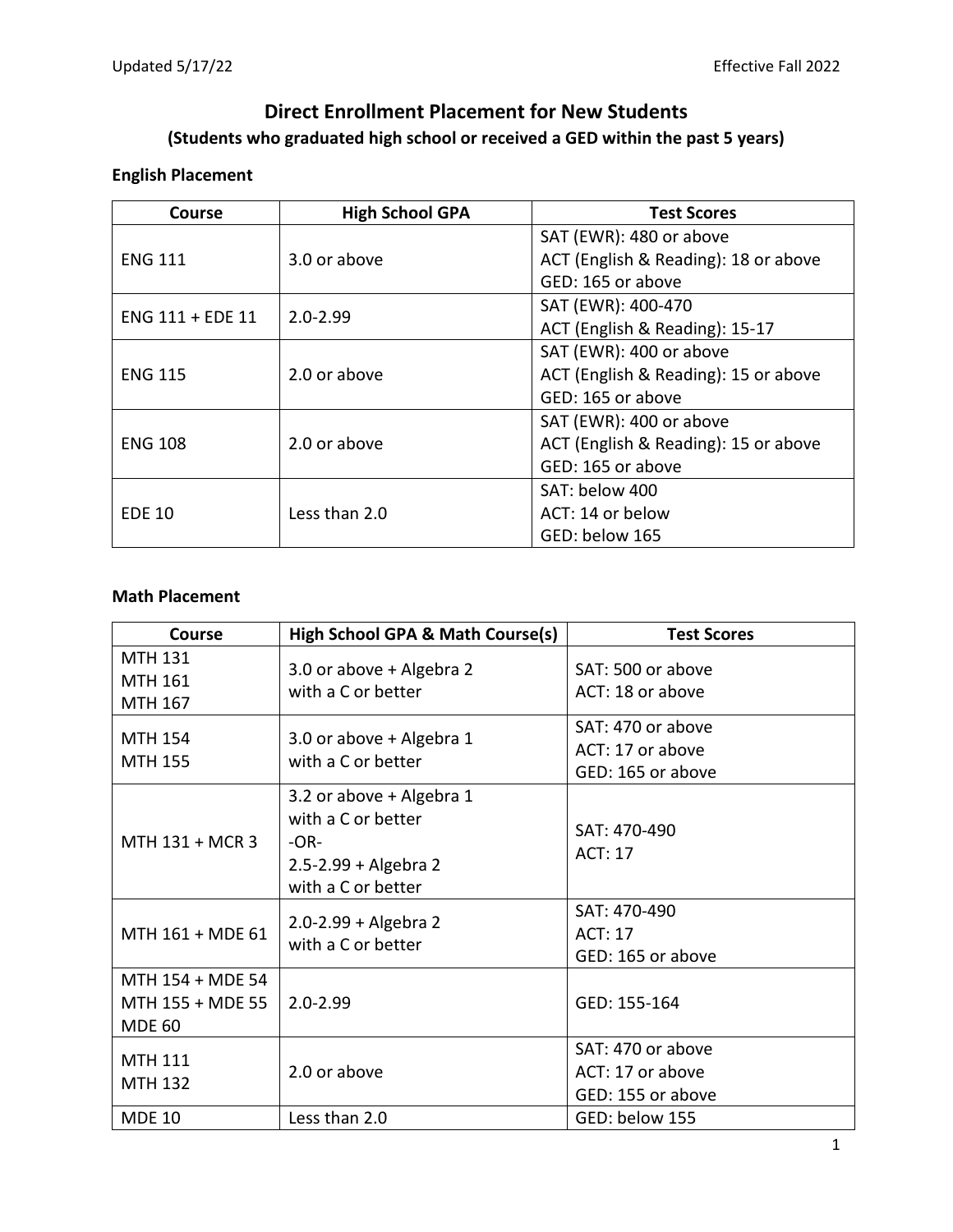# **Informed Self-Placement Enrollment for New Students (Students who graduated high school or received a GED 6+ years ago)**

- Student completes admission application.
- RCC communicates link to the VCCS Enrollment Survey [\(http://desurvey.vccs.edu\)](http://desurvey.vccs.edu/) to student per usual methods (i.e., email, text, etc.).
- The student logs in to survey with their myVCCS credentials, which identifies their high school graduation date from the application and delivers the correct questions.
- Non-traditional students will be shown examples of English and math problems based on their chosen academic major and given the opportunity to evaluate their academic readiness.
- Students will be asked to retain a copy of their VCCS Enrollment Survey results to discuss with their college navigator.
- Automated processes will place non-traditional students in highest-level student group for math and English upon completion of the questionnaire.
- Non-traditional students are not required to provide high school transcripts, standardized test scores or to take a placement exam.
	- High school transcripts may be required because of the financial aid process.
	- The VPT will be available if students wish to use this to this for placement guidance.
- Non-traditional students are encouraged to meet with an advisor prior to enrolling in courses.
- In consultation with a navigator, non-traditional students may choose to take MDE 10, MDE 60, or EDE 10 prior to enrolling in the college-level course.
- In consultation with a navigator, non-traditional students may choose to enroll in a corequisite developmental course with a college-level course.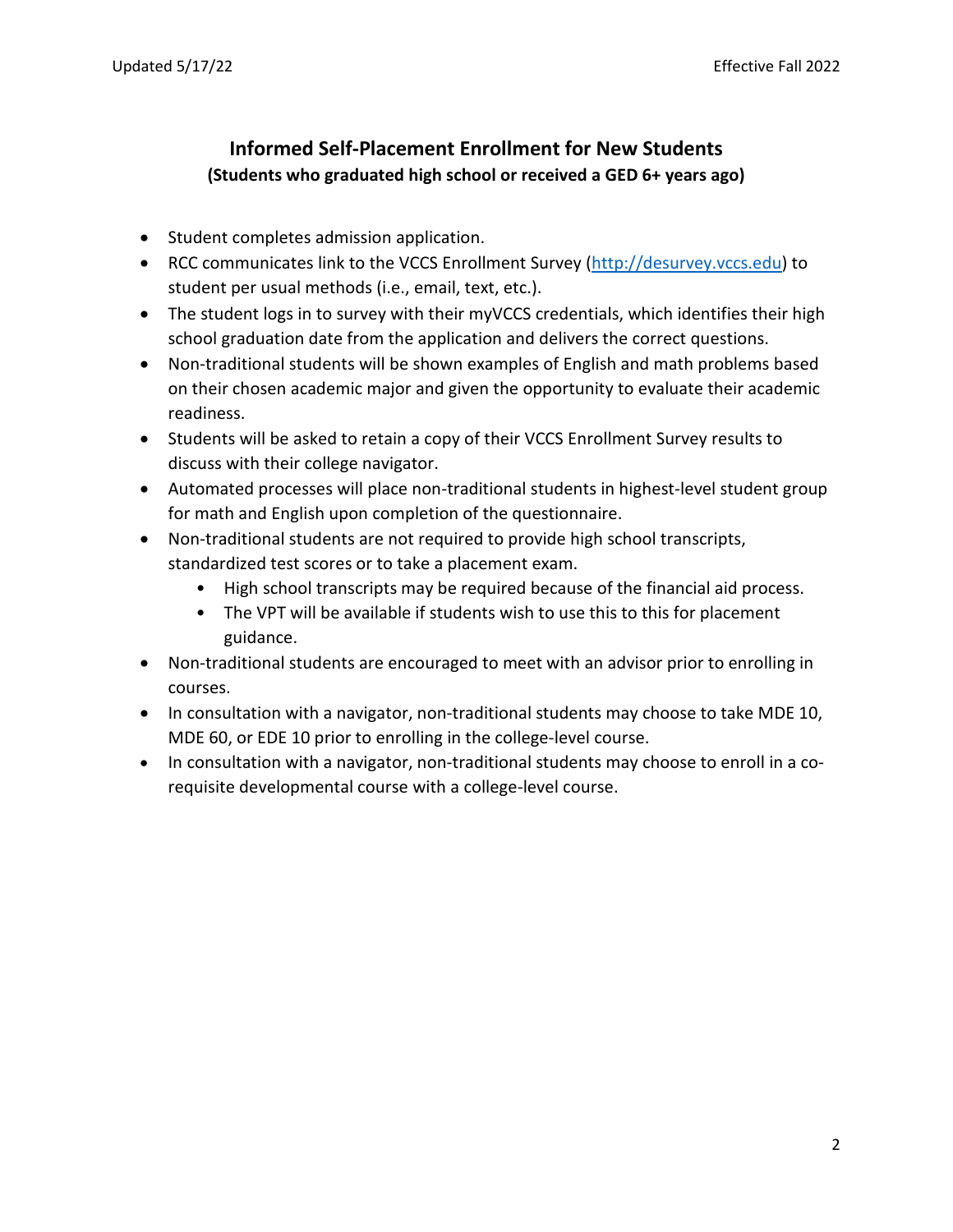# **Direct Enrollment Crosswalk for Current Students**

## **English Crosswalk**

| <b>Previous Course(s)</b> | <b>Placement</b>                       |
|---------------------------|----------------------------------------|
| Passed ENF 1              | ENG 108, ENG 115, or ENG 111 + EDE 11* |
| Failed ENF 1              | <b>EDE 10</b>                          |
| Passed ENF 2              | ENG 108, ENG 115, or ENG 111           |
| Failed ENF 2              | ENG 111 + EDE 11                       |
| Failed ENF 3/ENG 111      | ENG 111 + EDE 11                       |

\*If faculty recommendation is provided, student may enroll in ENG 111 without EDE 11.

#### **Math Crosswalk for MTH 111 or MTH 132**

| <b>Previous MTT Units Satisfied</b> | <b>Placement</b>   |
|-------------------------------------|--------------------|
| Satisfied one or more units         | MTH 111 or MTH 132 |
| Satisfied no units                  | <b>MDE 10</b>      |

#### **Math Crosswalk for MTH 154 or MTH 155**

| <b>Previous MTT Units Satisfied</b> | <b>Placement</b>                     |
|-------------------------------------|--------------------------------------|
| Satisfied four or more units        | MTH 154 or MTH 155                   |
| Satisfied two or three units        | MTH 154 + MDE 54 or MTH 155 + MDE 55 |
| Satisfied one or fewer units        | MDE 10                               |

#### **Math Crosswalk for MTH 131**

| <b>Previous MTT Units Satisfied</b> | <b>Placement</b>         |
|-------------------------------------|--------------------------|
| Satisfied 6 or more units           | MTH 131                  |
| Satisfied two to five units         | MTH 131 + MCR 3 (MDE 31) |
| Satisfied one or fewer units        | <b>MDE 10</b>            |

### **Math Crosswalk for MTH 161**

| <b>Previous MTT Units Satisfied</b> | Placement        |
|-------------------------------------|------------------|
| Satisfied eight or more units       | MTH 161          |
| Satisfied six or seven units        | MTH 161 + MDE 61 |
| Satisfied three to five units       | <b>MDE 60</b>    |
| Satisfied two or fewer units        | <b>MDE 10</b>    |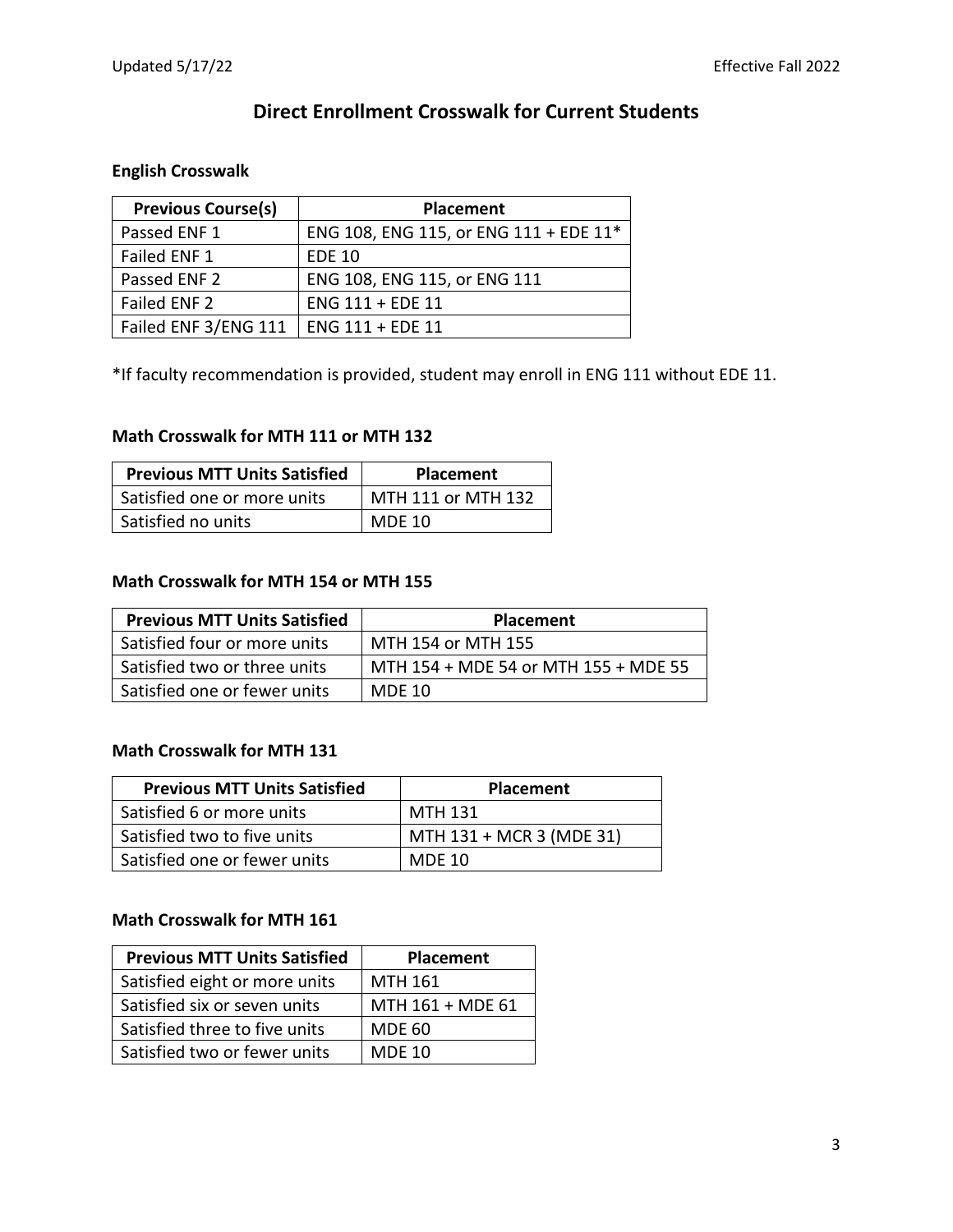#### **Math Crosswalk for MTH 167**

| <b>Previous MTT Units Satisfied</b> | Placement |
|-------------------------------------|-----------|
| Satisfied all nine units            | MTH 167   |

#### **MDE 10 Progression**

| <b>Grade Earned</b>                   | <b>Eligible for</b>        |
|---------------------------------------|----------------------------|
| S (calculated grade of $70 - 100\%$ ) | MTH 154/155                |
| U (calculated grade of $60 - 69\%$ )  | MTH 154/155 plus MDE 54/55 |
| U (calculated grade of $0 - 59\%$ )   | Retake MDE 10              |

#### **MDE 60 Progression**

| <b>Grade Earned</b>                       | <b>Eligible for</b> |
|-------------------------------------------|---------------------|
| $\vert$ S (calculated grade of 70 – 100%) | MTH 161             |
| U (calculated grade of $60 - 69\%$ )      | MTH 161 plus MDE 61 |
| U (calculated grade of $0 - 59%$ )        | Retake MDE 60       |

### **Math Crosswalk for MTH 154/155 to MTH 161**

| <b>Previous Course(s)</b>                      | <b>Placement</b>  |
|------------------------------------------------|-------------------|
| MTH 154 or MTH 155 with a grade of C or higher | MTH 161 + MDE 61* |
| MTH 154 or MTH 155 with a grade of D or lower  | <b>MDE 60</b>     |

\*If faculty recommendation is provided, student may enroll in MTH 161 without MDE 61.

#### **Notes:**

- Units may have been satisfied through the VPT, passing MTT modules, or based on previous multiple measures placement.
- Previously taken courses will be valid for five (5) years after the term taken.
- All previous multiple measures placement should be considered to place students to their best advantage.
- Prerequisite Tables for Direct Enrollment
- English Prerequisites: ENF 1 prereq not listed in course description but college ready requirement.

### **Prerequisite Crosswalk:**

• English Prerequisite: ENF 1 not listed in course description but college ready requirement.